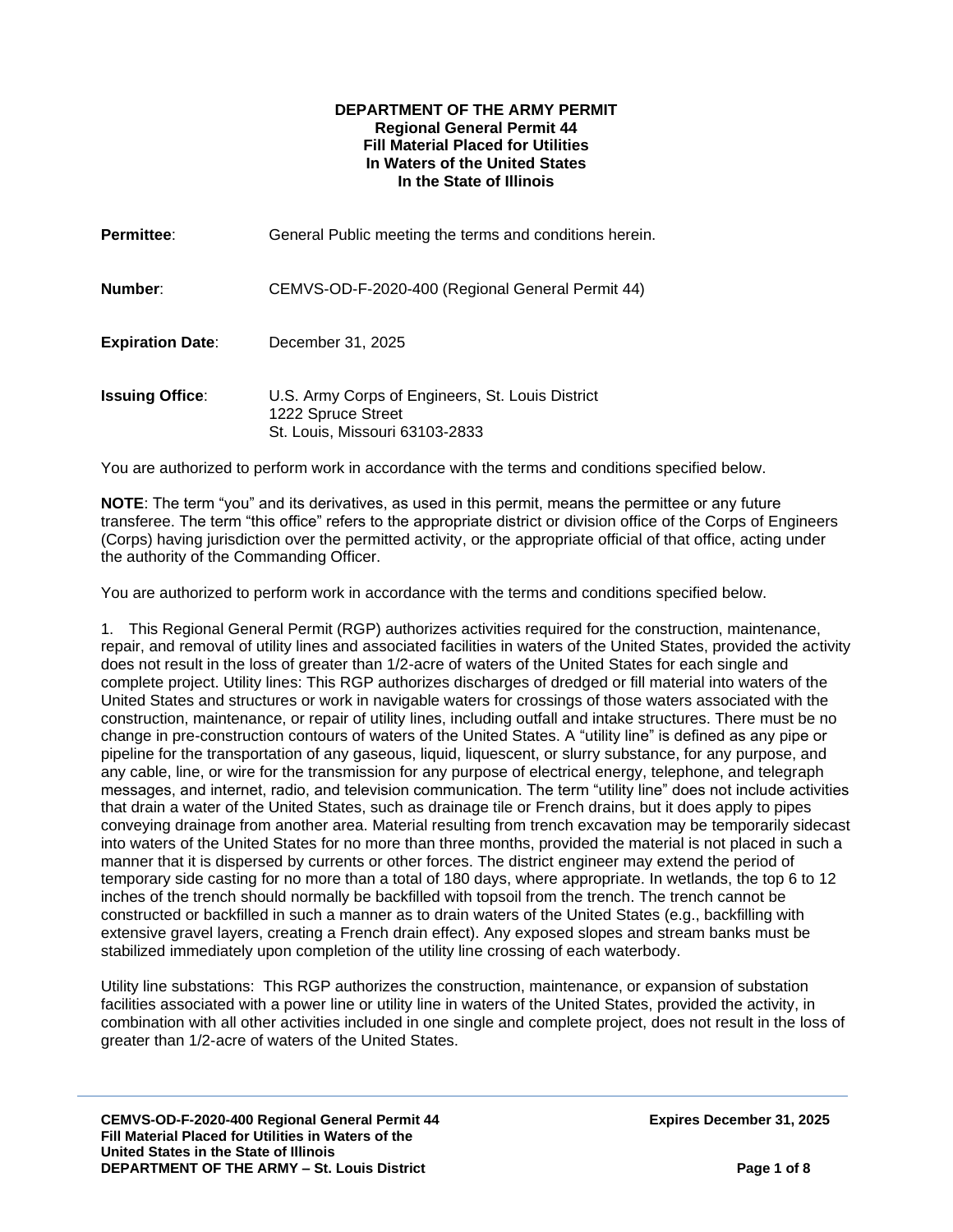Foundations for overhead utility line towers, poles, and anchors: This RGP authorizes the construction or maintenance of foundations for overhead utility line towers, poles, and anchors in all waters of the United States, provided the foundations are the minimum size necessary and separate footings for each tower leg (rather than a larger single pad) are used where feasible.

Access roads: This RGP authorizes the construction of access roads for the construction and maintenance of utility lines, including overhead power lines and utility line substations, in non-tidal waters of the United States, provided the activity, in combination with all other activities included in one single and complete project, does not cause the loss of greater than 1/2-acre of non-tidal waters of the United States. Access roads must be the minimum width necessary. Access roads must be constructed so that the length of the road minimizes any adverse effects on waters of the United States and must be as near as possible to pre-construction contours and elevations (e.g., at grade corduroy roads or geotextile/gravel roads). Access roads constructed above pre-construction contours and elevations in waters of the United States must be properly bridged or culverted to maintain surface flows.

This RGP may authorize utility lines in or affecting navigable waters of the United States even if there is no associated discharge of dredged or fill material (See 33 CFR part 322). Overhead utility lines constructed over Section 10 waters and utility lines that are routed in or under Section 10 waters without a discharge of dredged or fill material require a section 10 permit.

This RGP authorizes, to the extent that Department of the Army authorization is required, temporary structures, fills, and work necessary for the remediation of inadvertent returns of drilling fluids to waters of the United States through sub-soil fissures or fractures that might occur during horizontal directional drilling activities conducted for the purpose of installing or replacing utility lines. These remediation activities must be done as soon as practicable, to restore the affected waterbody. District engineers may add special conditions to this RGP to require a remediation plan for addressing inadvertent returns of drilling fluids to waters of the United States during horizontal directional drilling activities conducted for the purpose of installing or replacing utility lines.

This RGP also authorizes temporary structures, fills, and work, including the use of temporary mats, necessary to conduct the utility line activity. Appropriate measures must be taken to maintain normal downstream flows and minimize flooding to the maximum extent practicable, when temporary structures, work, and discharges, including cofferdams, are necessary for construction activities, access fills, or dewatering of construction sites. Temporary fills must consist of materials, and be placed in a manner, that will not be eroded by expected high flows. After construction, temporary fills must be removed in their entirety and the affected areas returned to pre-construction elevations. The areas affected by temporary fills must be revegetated, as appropriate.

Note 1: For utility line activities crossing a single waterbody more than one time at separate and distant locations, or multiple waterbodies at separate and distant locations, each crossing is considered a single and complete project for purposes of RGP authorization.

Note 2: Utility lines consisting of aerial electric power transmission lines crossing navigable waters of the United States (which are defined at 33 CFR part 329) must comply with the applicable minimum clearances specified in 33 CFR 322.5(i).

Note 3: Access roads used for both construction and maintenance may be authorized, provided they meet the terms and conditions of this RGP. Access roads used solely for construction of the utility line must be removed upon completion of the work, in accordance with the requirements for temporary fills.

Note 4: Pipes or pipelines used to transport gaseous, liquid, liquescent, or slurry substances over navigable waters of the United States are considered to be bridges, not utility lines, and may require a permit from the U.S. Coast Guard pursuant to section 9 of the Rivers and Harbors Act of 1899. However, any discharges of dredged or fill material into waters of the United States associated with such pipelines will require a section 404 permit (see RGP 15).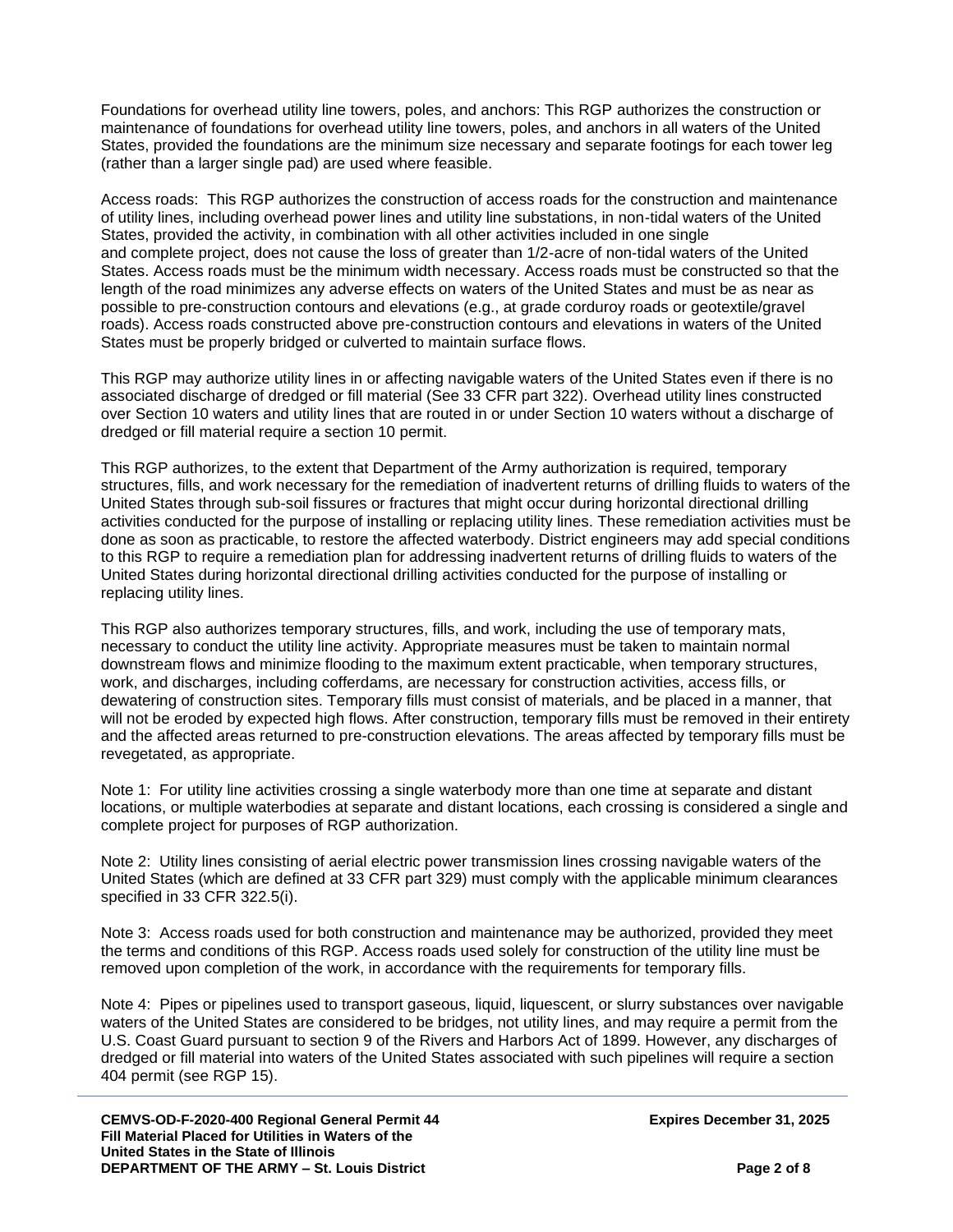Note 5: This RGP authorizes utility line maintenance and repair activities that do not qualify for the Clean Water Act section 404(f) exemption for maintenance of currently serviceable fills or fill structures.

Note 6: For overhead utility lines authorized by this RGP, a copy of the preconstruction notification and RGP verification will be provided to the Department of Defense Siting Clearinghouse, which will evaluate potential effects on military activities.

2. **Project Location. T**his regional permit will authorize work associated with construction, maintenance, repair, and removal of utility lines and associated facilities in waters of the United States within the State of Illinois.

#### 3. **Permit Conditions.**

#### **A. General Conditions:**

- 1) The permittee must notify the District Engineer (DE) in their respective Corps Regulatory District for authorization of this Regional General Permit (RGP). The notification must include detailed drawings and sufficient information to determine if the proposed work conforms to the criteria and conditions of the RP, as well as a mitigation plan (see Section D), if unavoidable stream or wetland impacts will occur as a part of the project. Department of the Army (DA) permit application (ENG Form 4345) should be used for this purpose.
- 2) The time limit for submittals ends 60 days prior to the expiration of the RP, unless the RP is modified, reissued or revoked. If you find that you need more time to complete the authorized activity, submit your request for a time extension to this office for consideration at least one month before that date is reached. If you commence or are under contract to commence this activity before the date the RP is modified or revoked, you will have twelve months from this date to complete your activity under the present terms and conditions of this RP.
- 3) You must maintain the activity authorized by this permit in good condition and in conformance with the terms and conditions of this permit. You are not relieved of this requirement if you abandon the permitted activity, although you may make a good faith transfer to a third party. If you sell the property associated by this permit, you must obtain the signature of the new owner in the space provided and forward a copy of the permit to this office to validate the transfer of this authorization. Should you wish to cease to maintain the authorized activity or should you desire to abandon it without a good faith transfer, you must obtain a modification of this permit from this office, which may require restoration of the area.
- 4) If you discover any previously unknown historic or archaeological remains while accomplishing the activity authorized by this permit, you must immediately notify this office of what you have found. We will initiate the Federal and state coordination required to determine if the remains warrant a recovery effort or if the site is eligible for listing in the National Register of Historic Places.
- 5) You must allow representatives from this office to inspect the authorized activity at any time deemed necessary to ensure that it is being or has been accomplished in accordance with the terms and conditions of your permit.
- 6) The permittee understands and agrees that, if future operations by the United States requires the removal, relocation, or other alteration, of the structure or work herein authorized, or if, in the opinion of the Secretary of the Army of his authorized representative, said structure or work shall cause unreasonable obstruction to the free navigation of the navigable waters, the permittee will be required, upon due notice from the Corps of Engineers, to remove, relocate, or alter the structural work or obstructions caused thereby, without expense to the United States. No claim shall be made against the United States on account of any such removal or alteration.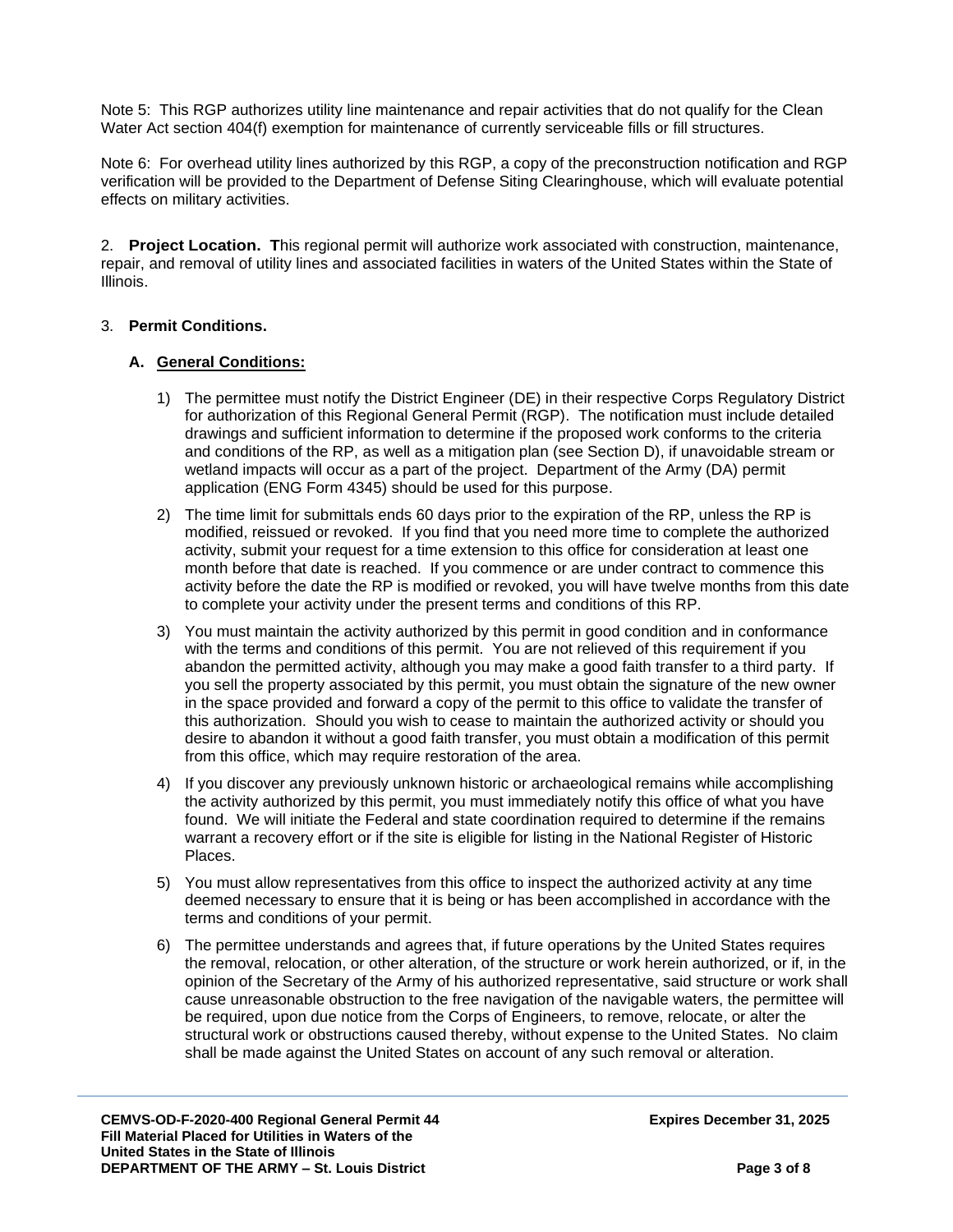# **B. Special Conditions:**

- 1) Riprap, if used for bank stabilization, shall be clean native fieldstone, clean quarry rock, or appropriately graded clean broken concrete with all reinforcing rods and/or wire cut flush with the surface of the concrete. It shall be the permittee's responsibility to maintain the riprap such that any reinforcement material that becomes exposed in the future is removed. The concrete pieces shall be appropriately graded, and no piece shall be larger than 3 feet across the longest flat surface. Asphalt, broken concrete containing asphalt, petroleum-based material, liquid concrete, and items such as car bodies are specifically excluded from this authorization.
- 2) Measures must be taken for heavy equipment usage in wetland areas to minimize soil disturbance and compaction.
- 3) Any spoil material excavated, dredged, or otherwise produced, must not be returned to the waterway or wetlands but must be deposited in a self-contained area in compliance with all state statutes. Any backfilling must be done with clean material and placed in a manner to prevent violation of applicable water quality standards.

## **C. Temporary Impacts/Restoration Requirements:**

- 1) All Areas affected temporarily must be returned to pre-construction contours and must be revegetated with native vegetation if not armored.
- 2) Side slopes of a newly constructed channel will be no steeper than 2:1 and planted with permanent, perennial, native vegetation if not armored.
- 3) If jurisdictional wetlands and/or streams will be excavated within the permit area, the permittee will side-cast and stockpile the topsoil (top 10-12 inches), if practicable and/or if site conditions allow, that is being removed during the initial construction, in order to re-establish the topsoil once construction is complete. The soil must be returned to its original contours and a reestablished topsoil is shall be present prior to the re-planting of vegetation. This ensures that the organic/hydric soils that were present prior to construction are returned to their natural condition and can provide for a fertile habitat to re-plant vegetation and increase the survival rate of any new habitat.

## **D. Mitigation:**

- 1) If the cumulative permanent loss of wetland exceeds 0.10 acres or for stream losses greater than 300 linear feet, compensatory mitigation is required and must follow the regulations published in the Federal Register dated April 10, 2008 under 33 CFR Parts 332 and 40 CFR Part 230 – Subpart J entitled "Compensatory Mitigation for Losses of Aquatic Resources," and any such Corps regulation/guidance that would supplement these mitigation requirements.
- 2) The amount of mitigation required will be determined during review for authorization under this permit as per the mitigation rule requirements. Mitigation must be adequate to offset unavoidable impacts or losses to regulated waters of the United States (WOUS). For all permanent stream losses greater than 300 feet, completion of the appropriate applicable stream mitigation method will determine adequate compensatory stream mitigation. The Corps has the final approval in determining the appropriate and practicable mitigation necessary. The discharge of fill material into WOUS prior to Corps approval of the mitigation plan is prohibited.

#### **E. Historic Properties/Archaeological:**

1) Section 106 consultation is not required when the Corps determines that the activity does not have the potential to cause effects on historic properties (see 36 CFR 800.3(a)). In cases where the DE determines that the activity may affect properties listed, or eligible for listing, in the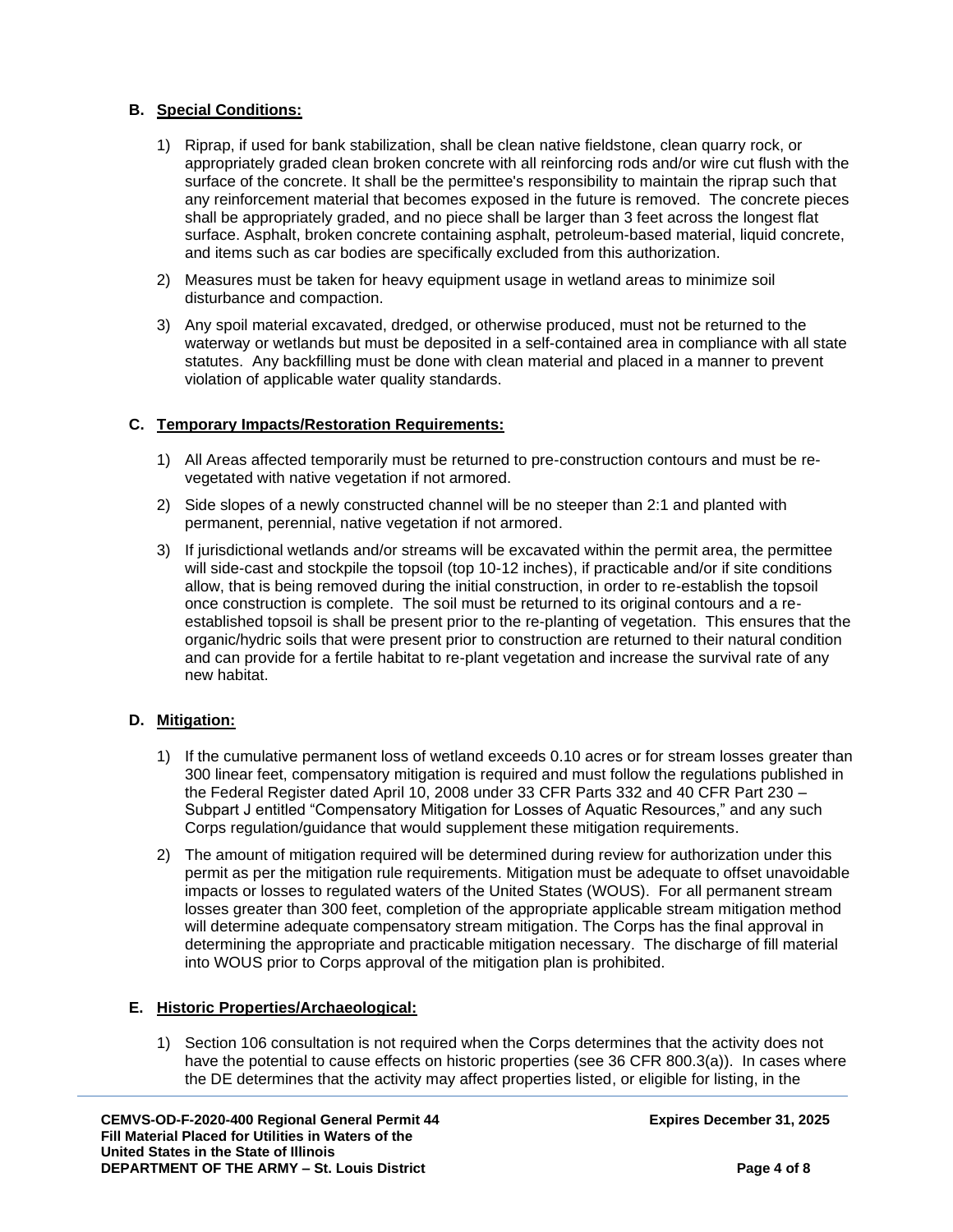National Register of Historic Places (National Register), the activity is not authorized, until the requirements of Section 106 of the National Historic Preservation Act (NHPA) are met.

- 2) Federal permittees should follow their own procedures for complying with the requirements of Section 106 of NHPA, permittee's must provide the DE with the appropriate documentation to demonstrate compliance with those requirements.
- 3) Non-federal permittee's must submit information to the DE if the authorized activity may have the potential to cause effects to any historic properties listed, determined to be eligible for listing on, or potentially eligible for listing on the National Register, including previously unidentified properties. For such activities, the information must state which historic properties may be affected by the proposed work and include a vicinity map indicating the location of the historic properties or the potential for the presence of historic properties. Assistance regarding information on the location of or potential for the presence of historic resources can be sought from the State Historic Preservation Officer (SHPO) and/or Tribal Historic Preservation Officer (THPO), as appropriate, and the National Register (see 33 CFR 330.4(g)). The DE shall make a reasonable and good faith effort to ensure that appropriate identification efforts are carried out, which may include background research, consultation, history interviews, sample field investigation, and field survey. Based on the information submitted and these efforts, the DE shall determine whether the proposed activity has the potential to cause an effect on the historic properties. Where the non-Federal applicant has identified historic properties which the activity may have the potential to cause effects, and so notified the Corps, the non-Federal applicant shall not begin the activity until notified by the DE either that the activity has no potential to cause effects, or that consultation under Section 106 of the NHPA has been completed.
- 4) The DE will notify the prospective permittee within 45 days of receipt of a complete application whether NHPA Section 106 consultation is required. Section 106 consultation is not required when the Corps determines that the activity does not have the potential to cause effects on historic properties (see 36 CFR 800.3(a)). If NHPA Section 106 consultation is required, the non-Federal applicant cannot begin work until Section 106 consultation is completed.
- 5) Permittee's should be aware that section 110k of the NHPA (16 U.S.C. 16 470h-2(k)) prevents the Corps from granting a permit or other assistance to an applicant who, with intent to avoid the requirements of Section 106 of the NHPA has intentionally significantly adversely affected a historic property to which the permit would relate, or having legal power to prevent it, allowed such significant adverse effect to occur, unless the Corps, after consultation with the Advisory Council on Historic Preservation (ACHP), determines that circumstances justify granting such assistance despite the adverse effect created or permitted by the applicant. If circumstances justify granting the assistance, the Corps is required to notify the ACHP and provide documentation specifying the circumstances, explaining the degree of damage to the integrity of any historic properties affected, and proposed mitigation. This documentation must include any views obtained from the applicant, SHPO/THPO, appropriate Indian tribes if the undertaking occurs on or affects historic properties on tribal lands, or ancestral homelands, or affects properties of interest to those tribes, and other parties known to have a legitimate interest in the impacts to the permitted activity on historic properties.

## **F. Endangered Species:**

1) No activity is authorized under this regional permit which is likely to directly or indirectly jeopardize the continued existence of a threatened or endangered species or a species proposed for such designation, as identified under Section 7 of the Endangered Species Act (ESA), or which will directly or indirectly destroy or adversely modify the critical habitat of such species. No activity is authorized under this regional permit which "may affect" a listed species or critical habitat, unless Section 7 consultation addressing the effects of the proposed activity has been completed to address the effects of the proposed activity on a listed species or critical habitat.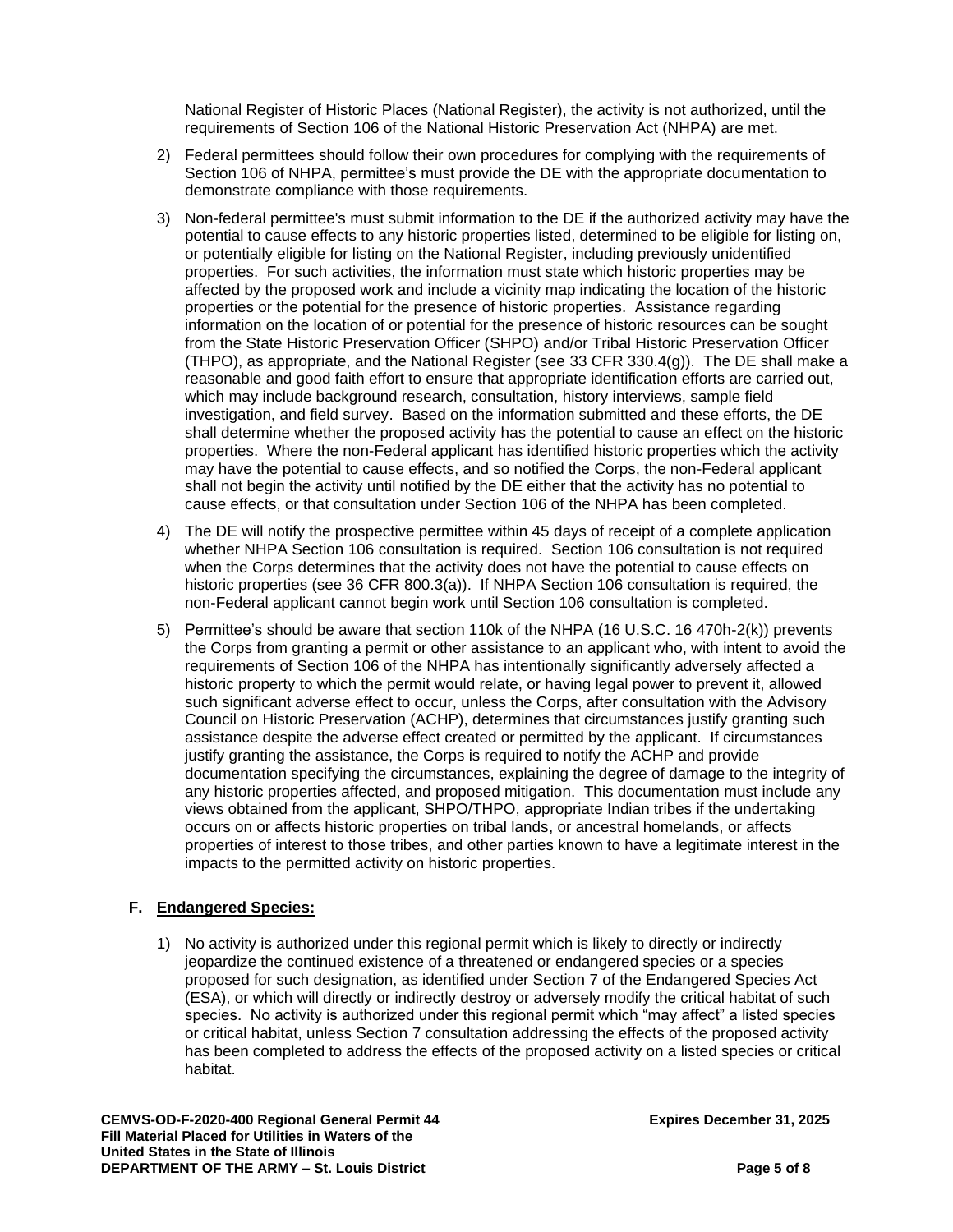- 2) Federal permittees and their designated state agencies should follow their own procedures for complying with the requirements of the ESA. Federal permittees must provide the Corps with the appropriate documentation to demonstrate compliance with those requirements. The Corps will review the documentation and determine whether it is sufficient to address ESA compliance for the activity, or whether additional ESA consultation is necessary.
- 3) Non-federal permittees must provide the Corps with the appropriate documentation to demonstrate compliance with the ESA. If the authorized activity may have the potential to effect any listed species or designated critical habitat might be affected or is in the vicinity of the project, or is located in designated critical habitat, permittee shall not begin work on the activity until notified by the DE that the requirements of the ESA have been satisfied and that the activity is authorized. For activities that may affect Federally-listed endangered or threatened species or designated critical habitat, the notification must include the name(s) of the endangered or threatened species that may be affected by the proposed work or that utilize the designated critical habitat that may be affected by the proposed work. The DE will determine whether the proposed activity "may affect" or will have "no effect" on listed species and designated critical habitat.
- 4) Authorization of an activity by this regional general permit does not authorize the "take" of a threatened or endangered species as defined under the ESA. In the absence of separate authorization (e.g., an ESA Section 10 Permit, a Biological Opinion with "incidental take" provisions, etc.) from the U.S. Fish and Wildlife Service (USFWS), both lethal and non-lethal "takes" of protected species are in violation of the ESA. Information on the location of threatened and endangered species and their critical habitat can be obtained directly from the USFWS webpage.
- G. **Water Quality Certification:** Water quality certification. The conditions listed in the attached letter from the Illinois Environmental Protection Agency, Log TBA, are considered to be part of this Regional Permit.

**<<<<< END OF PERMIT CONDITIONS >>>>>**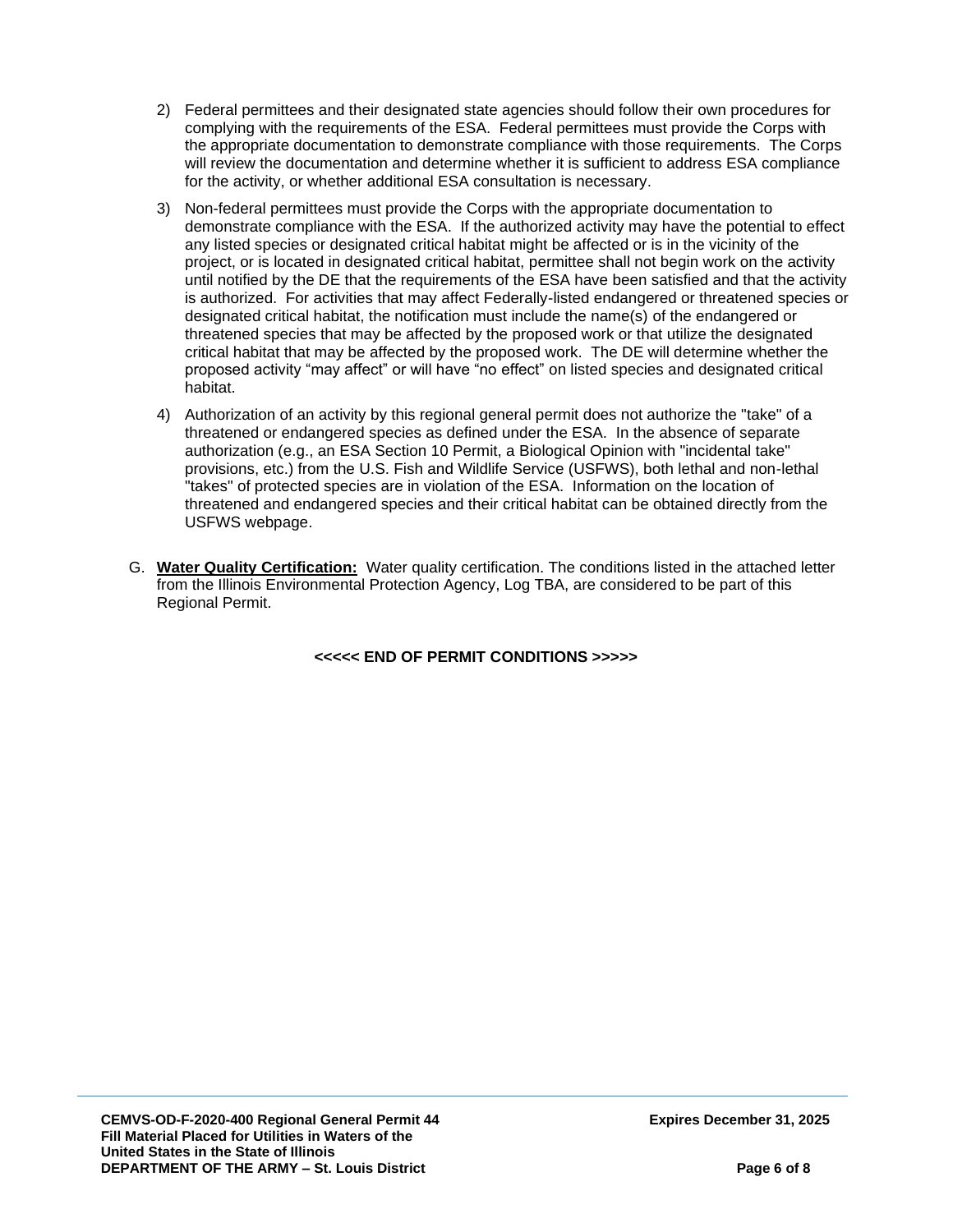## **Further information:**

- 1. **Congressional Authorities.** You have been authorized to undertake the activity described above pursuant to:
	- (X) Section 10 of the Rivers and Harbors Act of 1899 (33 U.S.C. 403).
	- (X) Section 404 of the Clean Water Act (33 U.S.C. 1344).
	- ( ) Section 103 of the Marine Protection, Research and Sanctuaries Act of 1972 (33 U.S.C. 1413).

# 2. **Limits of this authorization.**

- a. This permit does not obviate the need to obtain other Federal, state, or local authorizations required by law.
- b. This permit does not grant any property rights or exclusive privileges.
- c. This permit does not authorize any injury to the property or rights of others.
- d. This permit does not authorize interference with any existing or proposed Federal project.
- 3. **Limits of Federal Liability.** In issuing this permit, the Federal Government does not assume any liability for the following:
	- a. Damages to the permitted project or uses thereof as a result of other permitted or unpermitted activities or from natural causes.
	- b. Damages to the permitted project or uses thereof as a result of current or future activities undertaken by or on behalf of the United States in the public interest.
	- c. Damages to persons, property, or to other permitted or unpermitted activities or structures caused by the activity authorized by this permit.
	- d. Design or construction deficiencies associated with the permitted work.
	- e. Damage claims associated with any future modification, suspension, or revocation of this permit.
- 4. **Reliance on Applicant's Data**. The determination of this office that issuance of this permit is not contrary to the public interest was made in reliance on the information you provided.
- 5. **Reevaluation of Permit Decision**. This office may reevaluate its decision on this permit at any time the circumstances warrant. Circumstances that could require a reevaluation include, but are not limited to, the following:
	- a. You fail to comply with the terms and conditions of this permit.
	- b. The information provided by you in support of your permit application proves to have been false, incomplete, or inaccurate (See 4 above).
	- c. Significant new information surfaces which the issuing office did not consider in reaching the original public interest decision. Such a reevaluation may result in a determination that it is appropriate to use the suspension, modification and revocation procedures contained in 33 CFR 325.7 or enforcement procedures such as those contained in 33 CFR 326.4 and 326.5. The referenced enforcement procedures provide for the issuance of an administrative order requiring you to comply with the terms and conditions of your permit and for the initiation of legal action, where appropriate. You will be required to pay for any corrective measures ordered by this office and if you fail to comply with such directive, this office may in certain situations (such as